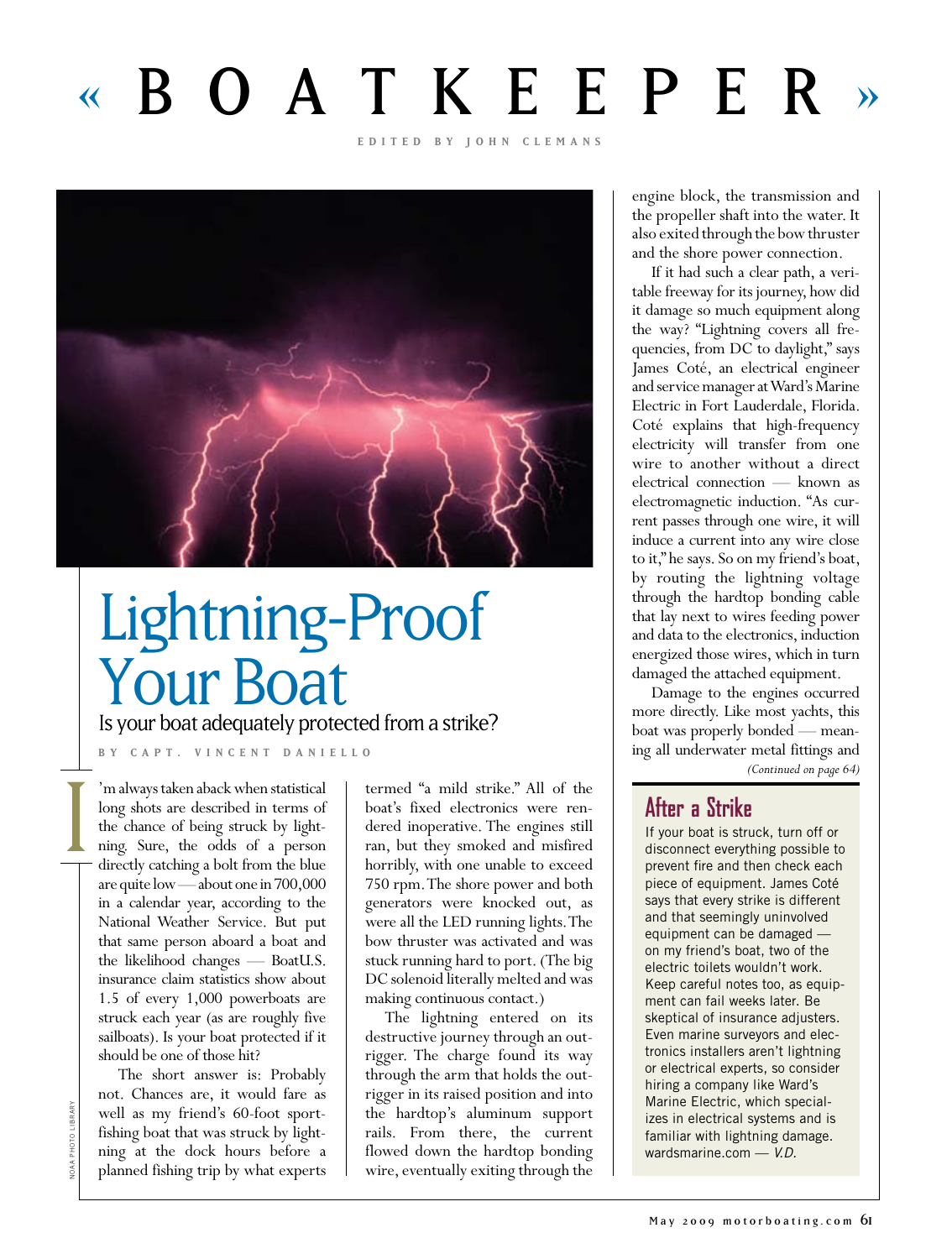

## **STORE OF THE**

#### **1. LIGHTNING RODS**

multiple lightning rods. (Technically, the inverted arc of a sphere with a 100 foot diameter.) In the diagram there are lightning rods on both sides of the radar arch that extend a foot or two above the radar. There is also one on the bow — a foot-long lightning rod made into a flagstaff, welded or clamped to the rail. The closest railing stanchion is connected to the lightning protection system by heavy wire. Research has

## **Thomson's Lightning System**

Former electrical engineering professor Ewen Thomson helped rewrite lightning protection standards for the National Fire Protection Association and the American Boat and Yacht Council. He is the CEO of Marine Lightning Protection.

> shown Thomson that the best lightning rod is about and rounded at the top. He sells these threaded on one end to fit either flat-mount lightning rods that protrude,



Thomson (marinelightning.com) also manufactures lightning rods that can be flush-mounted, as long as they are higher

than nearby surrounding metal and there is about a foot of room beneath the fiberglass for the lightning rod itself. (In the diagram there are two of these — one on each aft corner of the bridge deck.) Even shorter flush-mounted rods can be used if tied directly to metal. (In the diagram, two short rods on the forward corners of the hardtop are in contact with the

aluminum support.)

#### **2. CONNECTING WIRES**

Tie all lightning rods into the lightning protection system with heavy two-gauge wire, taking the most direct path possible toward the waterline and using only long, sweeping bends. Run these wires outboard of everything possible. To limit magnetic induction, keep lightning protection wires at least a foot or two away from other electrical wire bundles where they run parallel. If they have to cross, keep lightning protection wires at a right angle to other wires, so induction

is minimal. Additional conductors like handrails, rub rails and the aluminum support of a hardtop also become part lightning protection wires, but only when they form continuous circles. Bridge gaps beneath boarding gates, across the transom and other breaks with twogauge wire. Notice that the wire from the welded-on flagstaff lightning rod runs down from a nearby stanchion.

**of** the protection cage when tied into the the current to the water's surface. To This provides lightning a better path ing metal and there is **1 1 1 1 1 1 1 1 1 <sup>3</sup> <sup>3</sup> 2 2 <sup>4</sup> <sup>4</sup> 2**

A single lightning rod protects roughly within a 45-degree cone and more or less in a straight line between **3**

#### **3. FARADAY CAGE**

To create a protective perimeter, or a Faraday cage (Michael Faraday proved that a charged conductor will not affect something within it), Thomson recommends running at least one continuous conductor all the way around the boat between the deck and waterline either two-gauge wire or a metal strap. Nordhavns, for instance, have a fairly heavy copper strap around the boat near the waterline, and everything that needs to be bonded is connected to this strap. A metal rub rail can also serve this purpose but requires welded rub rail strakes and wire connections across the bow and stern.

#### **4. SPARKING ELECTRODES**

Sparking electrodes are essentially miniature lightning rods that discharge the current to the water's surface. To work best they must be slightly above the water. Thomsons' are designed with fire-retardant material and graphite fairings that can be painted (but will blow away in a lightning strike) or come in polished stainless steel. Place them around the boat, particularly near the bow, which Thomson's research has shown is a common place for a strike.

#### **5. SUBMERGED STRIP**

Engines need to be bonded to avoid side flashes. To mitigate damage to engines, run two-gauge wire from where bonding systems connect to the engines directly to waterline electrodes and submerged grounding strips above and outboard of the propellers. (Thomson says a long, thin metal plate is best.)

to the water's surface than propellers, thereby putting engines inside of the cage, where they are safe. Struts can also be used, since they are insulated from the propeller shafts. Thomson also recommends running a wire from where bonding wires attach to the bow thruster directly to his sparking electrodes above the waterline or to a submerged grounding plate below the waterline but above the bow thruster.

#### **SURGE PROTECTORS**

Surge protectors allow a threshold voltage to pass but suppress voltages above roughly 300 volts on a 240-volt system



and 18 volts on a 12-volt system. They also suppress undesirable voltages and frequencies on VHF and GPS antenna coaxial and help protect sensitive electronics.

**5**

ILLUSTRATION: RON CARBONI PHOTOS: MARINE LIGHTNING PROTECTION

FAR RIGHT: WARD'S MARINE ELECTRIC; MARINE LIGHTNING PROTECTION

AR<br>MAR